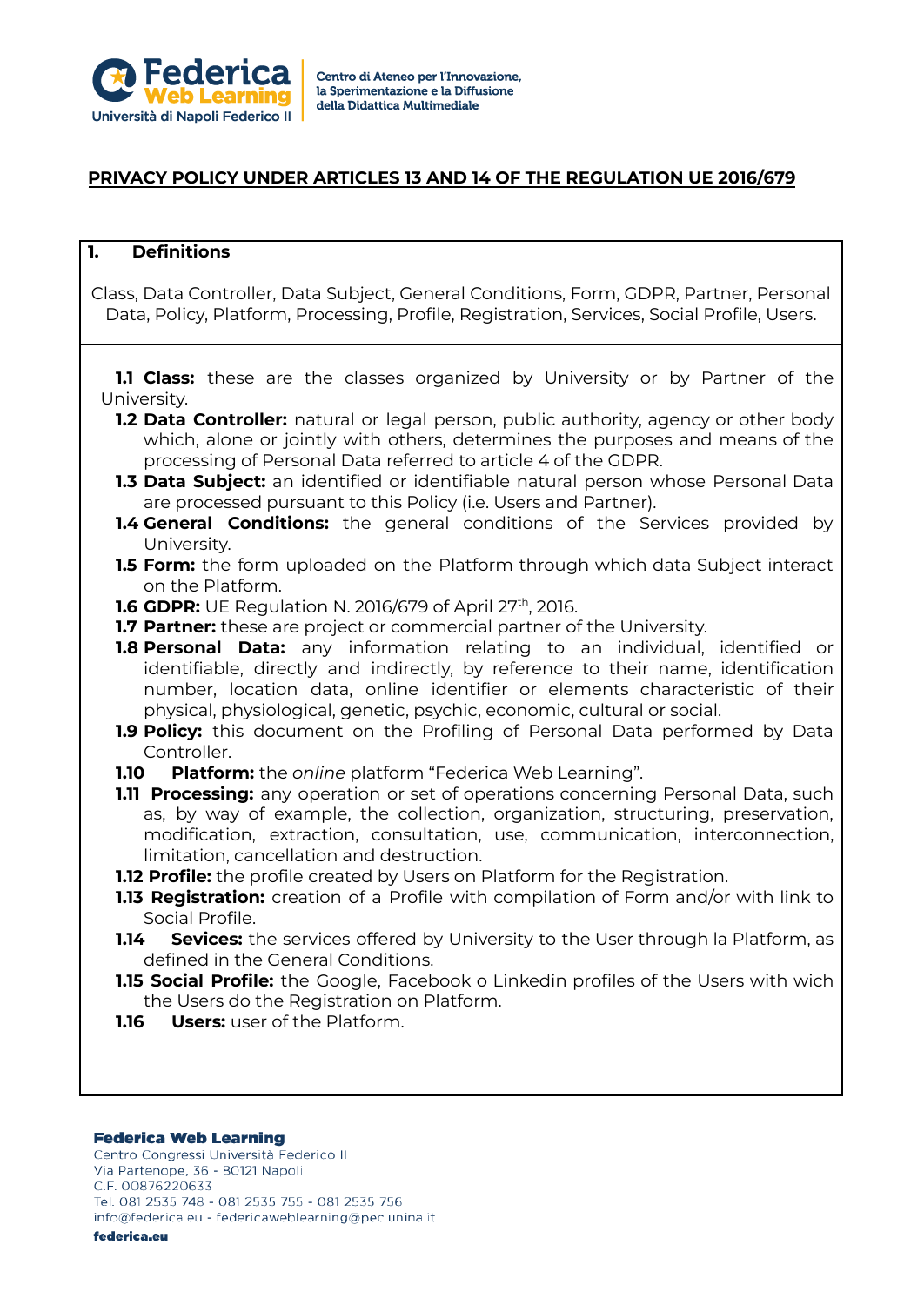

### **2. Data Controller, Data Processor, Place of the Processing, Request of the Data Subject**

*Università degli studi di Napoli Federico II* Contact: support@federica.eu

## **2.1 Data Controller**

The Data Controller is University degli Studi di Napoli Federico II, with registered office in Corso Umberto I n.40, 80138 – Naples,

represented by the Rettore *pro tempore and the General Director*, in relation to the specific provisions and to the Bylaws ("**University**").

## **2.2 Data Processor**

The Data processor is available at following [\(Contatti\)](http://www.unina.it/ateneo/statuto-e-normativa/privacy).

## **2.3 Place of the Processing**

The Personal Data collects via Platform are perserved on server located in Irland.

## **2.4 Request of the Data Subject**

Any request of the User concerning the Processing of Personal Data performed by University regarding their Personal Data (including the exercise of the rights referred to in paragraph 8 below), shall be addressed to Personal Data by registered letter at the legal office, or by e-mail to the following address: [support@federica.eu](mailto:support@federica.eu).

### **3. Purpose and legal basis of Processing**

- a) allowing to the Users to create a Personal Account and to use the Services: General Conditions signed;
- b) sending of communication and invitation to the Users: legitimate interest;
- c) managing the contact requests of the Users: legitimate interest;
- d) managing the information and contact request by Partner Users and Partner not Users via Form: legitimate interest;
- e) Services and Platform improvement: legitimate interest.

University collects and uses User's Personal Data for the following purposes:

- a) **Allowing to the Users to create a Personal Account and to use of the Services**: the Profiling of Personal Data for the purpose referred to in letter a) is **necessary** for the creation of Personal Account and, consequently, to use the Services by the User, any refusal prevents the User from using Services described in General Conditions. This Processing is based on the **General Conditions signed** by the Users.
- b) **Sending of communication (e.g. newsletter, promotional communication) and invitation to the Classes to the Users**: the Profiling of Personal Data for the purpose referred to in letter b) is **optional** and any refusal prevents the User from receiving communication related to University, Platform and/or Services, or invitations to the Classes. This Processing is based on the **legitimate interest** of

### **Federica Web Learning**

Centro Congressi Università Federico II Via Partenope, 36 - 80121 Napoli C.F. 00876220633 Tel. 081 2535 748 - 081 2535 755 - 081 2535 756 info@federica.eu - federicaweblearning@pec.unina.it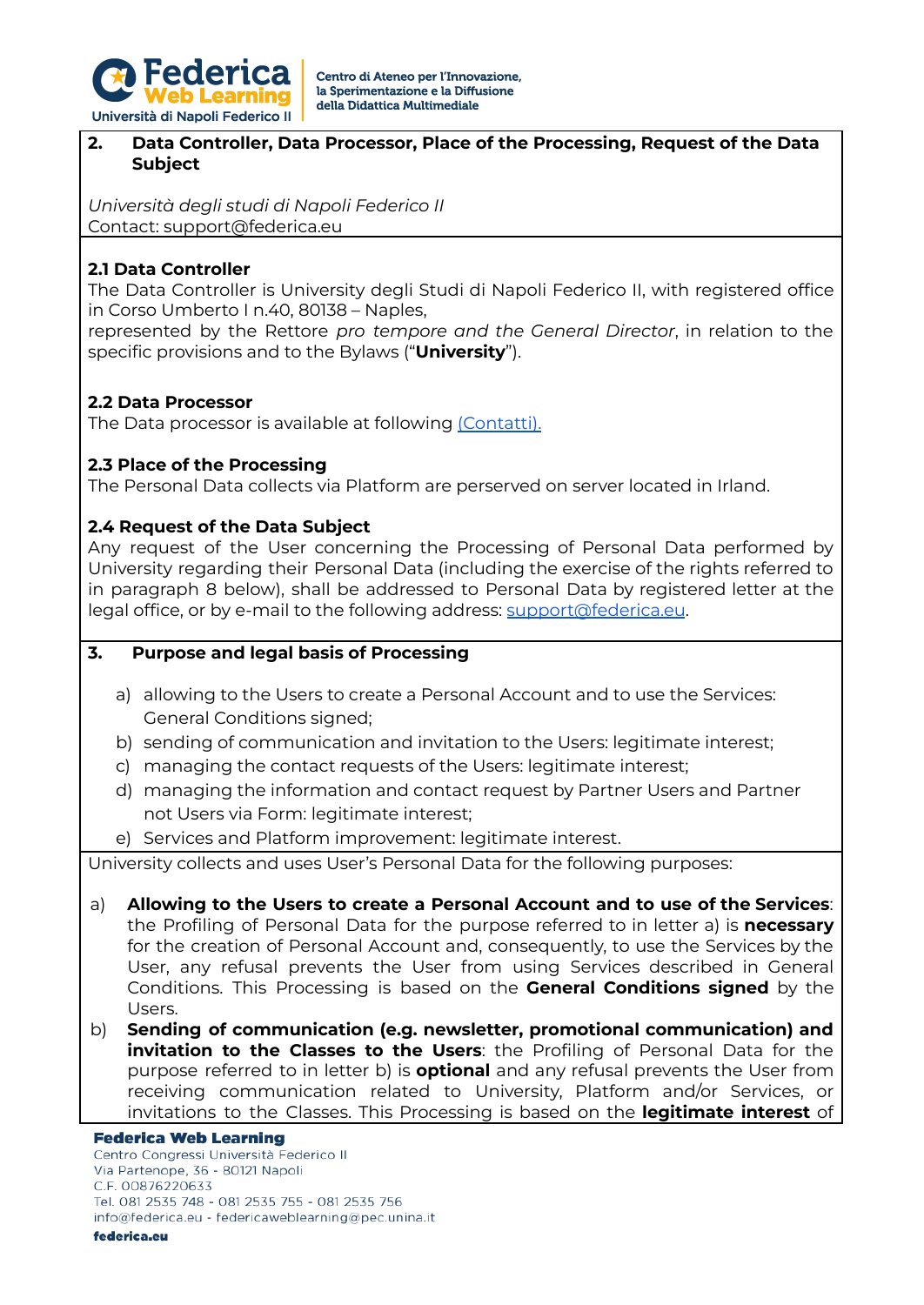

University, constituted by the benefit that University can obtain from the sending of the communications, concerning the University, Platform and/or Services and/or invitations to the Classes in line with the interests expressed by User that University considers prevailing respect to confidentiality law of the Data Subjects. The right of opposition to this Processing (if possible) can be exercised at any time by following the indications in point 8 letter f) of this Policy.

- c) **Managing the contact requests received by Users via e-mail**: the Profiling of Personal Data for the purpose referred to in letter c) is **necessary** for the management of contact request sent by the User. This Processing is based on the **legitimate interest** of University, constituted by the benefit that University to manage the contact request that University considers prevailing respect to confidentiality law of the Data Subjects. The right of opposition to this Processing (if there are the conditions) can be exercised at any time by following the indications in point 8 letter f) of this Policy.
- d) **Managing the information and contact request by Partner Users and Partner not Users via Form**: the Profiling of Personal Data for the purpose referred to in letter d) is **necessary** for the management of contact request sent by the Partner User and Partner not User. This Processing is based on the **legitimate interest** of University, constituted by the benefit that University to manage the contact request that University considers prevailing respect to confidentiality law of the Data Subjects. The right of opposition to this Processing (if there are the conditions) can be exercised at any time by following the indications in point 8 letter f) of this Policy.
- e) **Performing statistical analysis, market researches, improving the delivery of Services and the use of the Platform**. Where possible, for this purpose we use anonymous Personal Data (Personal Data does not identified or are identifiable the Users): the Profiling of Personal Data for the purpose referred to in letter e) is **optional** and any refusal prevents the User to use the Service in line with his preferences, without prejudice for receiving the Services. This Processing is based on the **legitimate interest** of University, constituted by the benefit the University can obtain from the offer of Services in line with the preferences of the Users manifested during his browsing on the Platform and the use of the Services that University considers prevailing respect to confidentiality law of the Users. The right of opposition to this Processing (if possible) can be exercised at any time by following the indications in point 8 letter f) of this Policy.

#### **Federica Web Learning**

Centro Congressi Università Federico II Via Partenope, 36 - 80121 Napoli C.F. 00876220633 Tel. 081 2535 748 - 081 2535 755 - 081 2535 756 info@federica.eu - federicaweblearning@pec.unina.it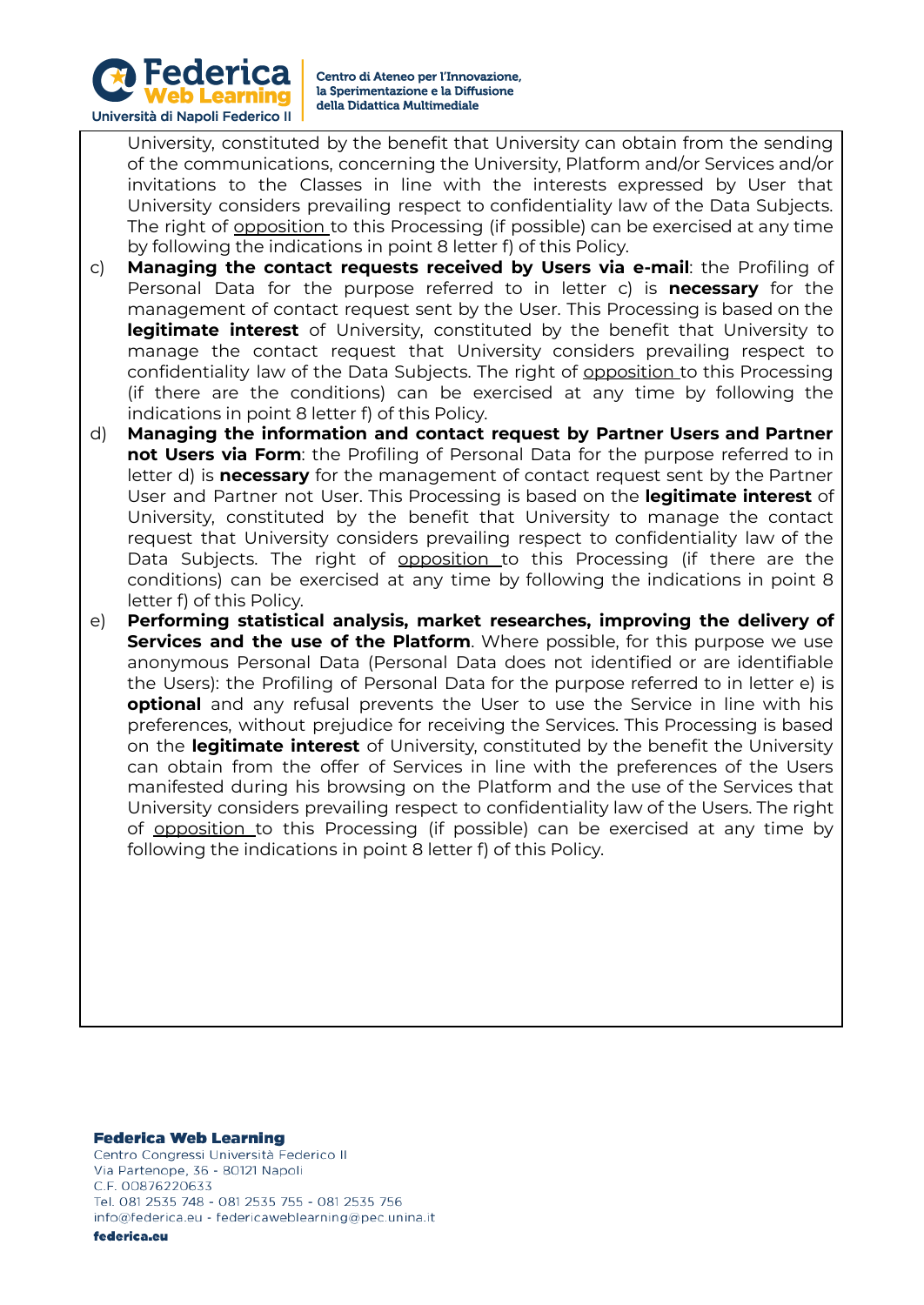

### **4. Personal Data collection procedures**

- a) Personal Data inserted in the Platform by the Users;
- b) Personal Data expressly communicated by the Users;
- c) Dati Personali communicated by Partner.

University collects Personal Data in the following ways:

- a) Personal Data entered into the Platform by Users: these are Personal Data provided, included, but not limited to, for the registration on the Platform and use the Services;
- b) Personal Data expressly communicated by the Users to University: these are Personal Data provided, by way of example, to the University help desk service (in case of contact request) or collects during the Class and/or events organized by University;
- c) Personal Data of the Users communicated by Partner: these are Personal Data communicated to University directly by Partner.

### **5. Potential categories of recipients of Personal Data**

Employees, collaborators, Partner, companies of the same University corporate group, IT service providers, third parties necessary for providing the Services, third party consultants, technical and commercial third parties, automated communication service.

Personal Data are processed by University and/or third parties, selected for reliability and competence, and to which such Personal Data may be disclosed, if necessary or appropriate. In particular, University informs Users that Personal Data may be processed by, and/or communicated to:

- a) employees and/or collaborators of University;
- b) Partner of University;
- c) companies of the same University corporate group;
- d) third parties' suppliers of services necessary to guarantee the functioning of the Platform (by way of example: a company that deals with hosting services);
- e) third parties' suppliers of services necessary to guarantee the performance of the Services (by way of example, payment processor);
- f) third parties that provide consulting and analysis services (e.g. tax consultant);
- g) third parties that provide analysis services of browsing data on the Platform and/or providing automatic services for sending newsletters.

### **6. Retention policy of Personal Data (or** *criteria* **for its determination)**

- a) Personal Data for the creation of a personal account and use the Services: duration of the General Conditions and the following 5 years from the last interaction of the User with the Platform;
- b) Personal Data for the communications and invitations to Classes to Users: 24 months following from the last interaction of the User with the Platform;
- c) Personal Data for managing the contact request by Users and Partner Users/Partner not Users: 6 months from the receipt of the request;

### **Federica Web Learning**

Centro Congressi Università Federico II Via Partenope, 36 - 80121 Napoli C.F. 00876220633 Tel. 081 2535 748 - 081 2535 755 - 081 2535 756 info@federica.eu - federicaweblearning@pec.unina.it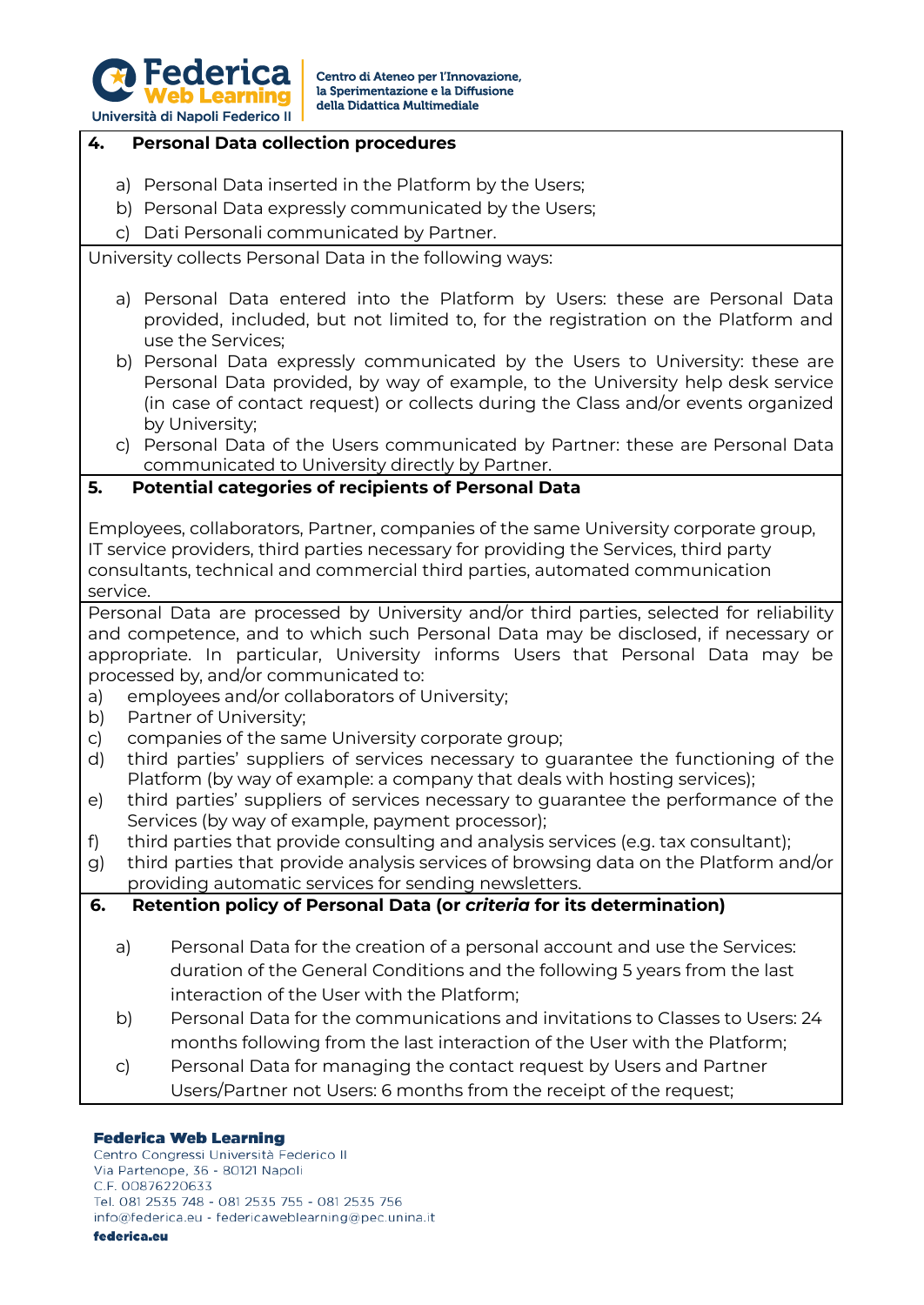

# d) Persona Data for legal obligation or legal safeguards: 10 years from the collection or within a period of detection or judicial proceedings.

Personal Data are kept by University for the terms strictly necessary to achieve the purposes for which they were collected, as indicated in previous point 3. Without prejudice to exercise the right to withdraw at the following point 8 letter a) or to object referred to point 8 letter f), University retains Personal Data for the following retention periods:

- a) Personal Data for creation of a personal account and use the Services: for the purpose referred to in section 3 letter a), for the length set forth in the General Conditions and for an additional period of **5 years**, without prejudice to section 6 letter d);
- b) Persona Data for communications and invitations to Classes to the Users: for the purpose referred to in section 3 letter b), for a period of **24 months** from the last interaction of the User with the Platform, suitable to show an interest for the Services and/or Classes;
- c) Personal Data for managing the contact request by Users and Partner Users/Partner not Users: for the purpose referred to in point 3 letters c) and d), for a period of **6 months** from the receipt of the contact request sent by the User by filling in the designated form on the Platform. By way of exception from this deadline, in case of a complaint or a claim being sent by e-mail to the address support@federica.eu, the User's Personal Data will be kept for the period referred to in letter d) below;
- d) in any case, University is authorized to keep, in whole or in part, Personal Data for a maximum period of **10 years** from their collection (or for a longer period of the potential litigation, where applicable), limited to the information necessary to comply with legal obligations and allowing University itself to investigate, exercise and defend, where applicable, its own rights.

Once the above terms have expired, University will automatically delete the Personal Data collected, or irreversibly transform them into anonymous data.

## **7. Transfer of Personal Data to non-EU countries**

Yes.

The Personal Data collects by University for the purpose referred to point 3 of this Policy, are submitted by University, pursuant to Articles 44 and following of GDPR, in accordance of appropriate safeguards to ensure the protection of Personal Data, to:

a) **ActiveCampaign (ActiveCampaign Inc.)** is a management service of Users database, with registered office in 1 North Dearborn Street, 5th floor Chicago, IL 60602, in accordance of adherence to agreement between United States and European Union called "Privacy Shield" (pending of the clarifications by the Competent Authorities ).

More information about the safeguards adopted may be required to the University.

### **Federica Web Learning**

Centro Congressi Università Federico II Via Partenope, 36 - 80121 Napoli C.F. 00876220633 Tel. 081 2535 748 - 081 2535 755 - 081 2535 756 info@federica.eu - federicaweblearning@pec.unina.it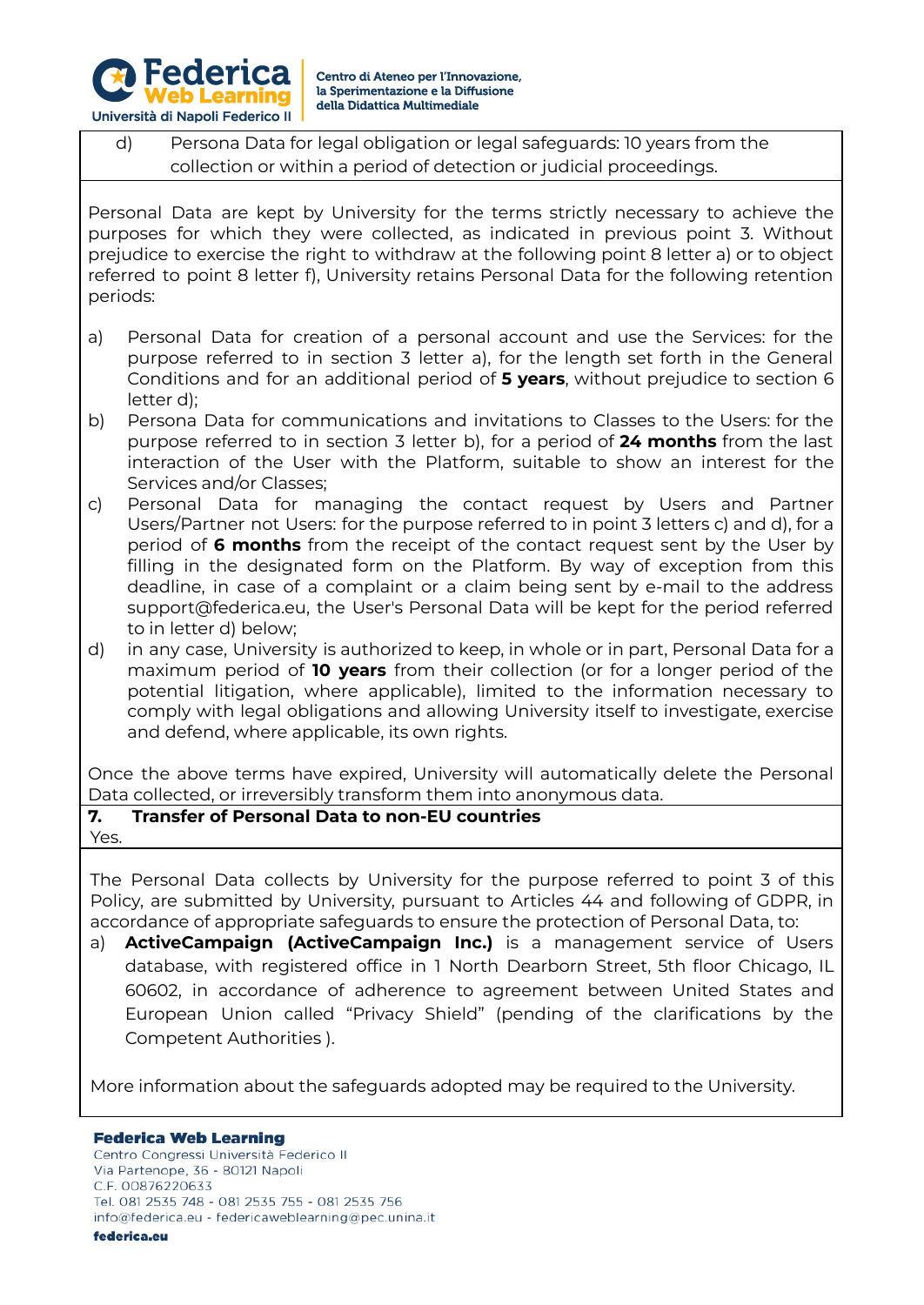

## **8 Users' Rights**

Withdrawal of consent, access to Personal Data, correction or integration of Personal Data, deletion of Personal Data, limitation of Processing, opposition to Processing, portability of Personal Data, data breach, complaint to competent authorities.

The request **cancellation** or any request of the Data Subject referred of this point shall be sent to by e-mail to the following address: **[support@federica.eu.](mailto:support@federica.eu)**

Pursuant to and for the purposes of the GDPR, for the period of time specified in section 6 of this Policy, each User has the right to:

- a) withdraw the consent at any time, without prejudice to the lawfulness of the Processing, by sending an email to the University or by opting out from the commercial communications of Mobil Service (see Article 7 of the GDPR);
- b) ask University to access to Personal Data and information regarding the Processing, and to any copy in electronic format, unless otherwise specified by the User (see Article 15 of the GDPR);
- c) request the correction and/or integration of Personal Data, without undue delay (see Article 16 of the GDPR);
- d) for specific reasons (for example, unlawful processing, withdrawal of consent, non-existence of the purpose of the Processing), request cancellation of Personal Data, without unjustified delay (see Article 17 of the GDPR);
- e) with reference to specific cases (for example, inaccuracy of Personal Data, unlawful Processing, exercise of a right in court), request the limitation of Processing (see Article 18 of the GDPR);
- f) with reference to the Processing referred to in point 3 letters b), c), d) e e) object at any time to Processing of Personal Data (where Personal Data are not used in anonymous form), by sending an email to the University (see Article 21 of the GDPR);
- g) in case of automated Processing, receive Personal Data in a readable format, in order to allow their communication to a third party, or, where technically feasible, to request the transmission of Personal Data by University directly to such third party (so-called portability of Personal Data - see Article 20 of the GDPR);
- h) be informed by University without undue delay of any violations or unauthorized access by third parties to their systems containing Personal Data (so-called data breach - see Article 34 of the GDPR);
- i) propose a complaint to the supervisory authority of the EU country in which the User resides, works, or in which they believe the violation of their rights has occurred (see Article 77 of the GDPR).

For further information on the terms and conditions for the exercise of the rights granted to the User, the latter may consult the text of the GDPR published at the following link:

http://eur-lex.europa.eu/legal-content/IT/TXT/PDF/?uri=CELEX:32016R0679&from=IT, or contact University in the forms provided for by section 2 of this Policy.

The request **cancellation** or any request of the Data Subject referred of this point shall be sent to by e-mail to the following address: [support@federica.eu.](mailto:support@federica.eu)

### **Federica Web Learning**

Centro Congressi Università Federico II Via Partenope, 36 - 80121 Napoli C.F. 00876220633 Tel. 081 2535 748 - 081 2535 755 - 081 2535 756 info@federica.eu - federicaweblearning@pec.unina.it